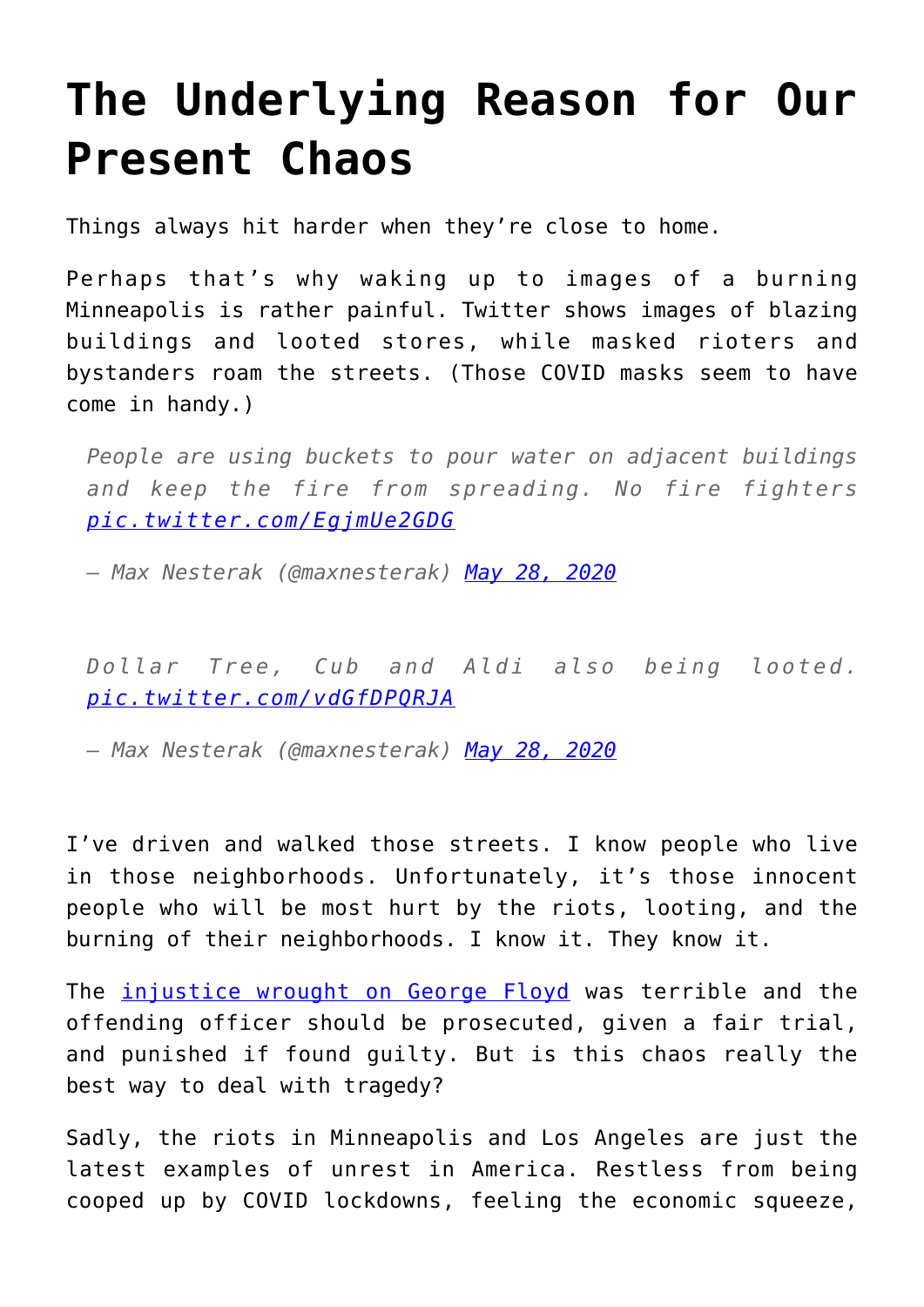and fearful of the virus, Americans seem ready to explode at the drop of a hat. Add in anger over our [leadership's behavior](https://disrn.com/news/trump-to-sign-executive-order-on-social-media-thursday-white-house) [and media censorship](https://disrn.com/news/trump-to-sign-executive-order-on-social-media-thursday-white-house) and the perfect storm seems to have developed in America.

How did we reach this state? Was there a point where we took a wrong turn?

Author and historian Will Durant offers insight on that question in Volume I of *[The Story of Civilization](https://www.amazon.com/gp/product/1567310125/ref=as_li_qf_asin_il_tl?ie=UTF8&tag=intelltakeo0d-20&creative=9325&linkCode=as2&creativeASIN=1567310125&linkId=53c2dd547ddcdb4f0788e195307c94b4)*:

Institutions which were at first in the hands of the clergy, like law and punishment, education and morals, marriage and divorce, tend to escape from ecclesiastical control, and become secular, perhaps profane. The intellectual classes abandon the ancient theology and—after some hesitation—the moral code allied with it; literature and philosophy become anticlerical.

In essence, when our society's major institutions – such as marriage, education, and law – cut ties with their moral foundations, the results are problematic. Looking for other moorings, society becomes chaotic:

The movement of liberation rises to an exuberant worship of reason, and falls to a paralyzing disillusionment with every dogma and every idea. Conduct, deprived of its religious supports, deteriorates into epicurean chaos; and life itself, shorn of consoling faith, becomes a burden alike to conscious poverty and to weary wealth. In the end a society and its religion tend to fall together, like body and soul, in a harmonious death.

In recent weeks we've seen churches shuttered due to COVID-19 restrictions. Just last week, Minnesota Gov. [Tim Walz allowed](https://www.intellectualtakeout.org/faced-with-legal-pushback-governors-are-backing-down/) [restaurants and bars](https://www.intellectualtakeout.org/faced-with-legal-pushback-governors-are-backing-down/) to reopen for up to 50 patrons, calling them "integral to what makes Minnesota great," while at the same time restricting religious services to no more than 10 people. While Walz eventually changed his tune, his initial